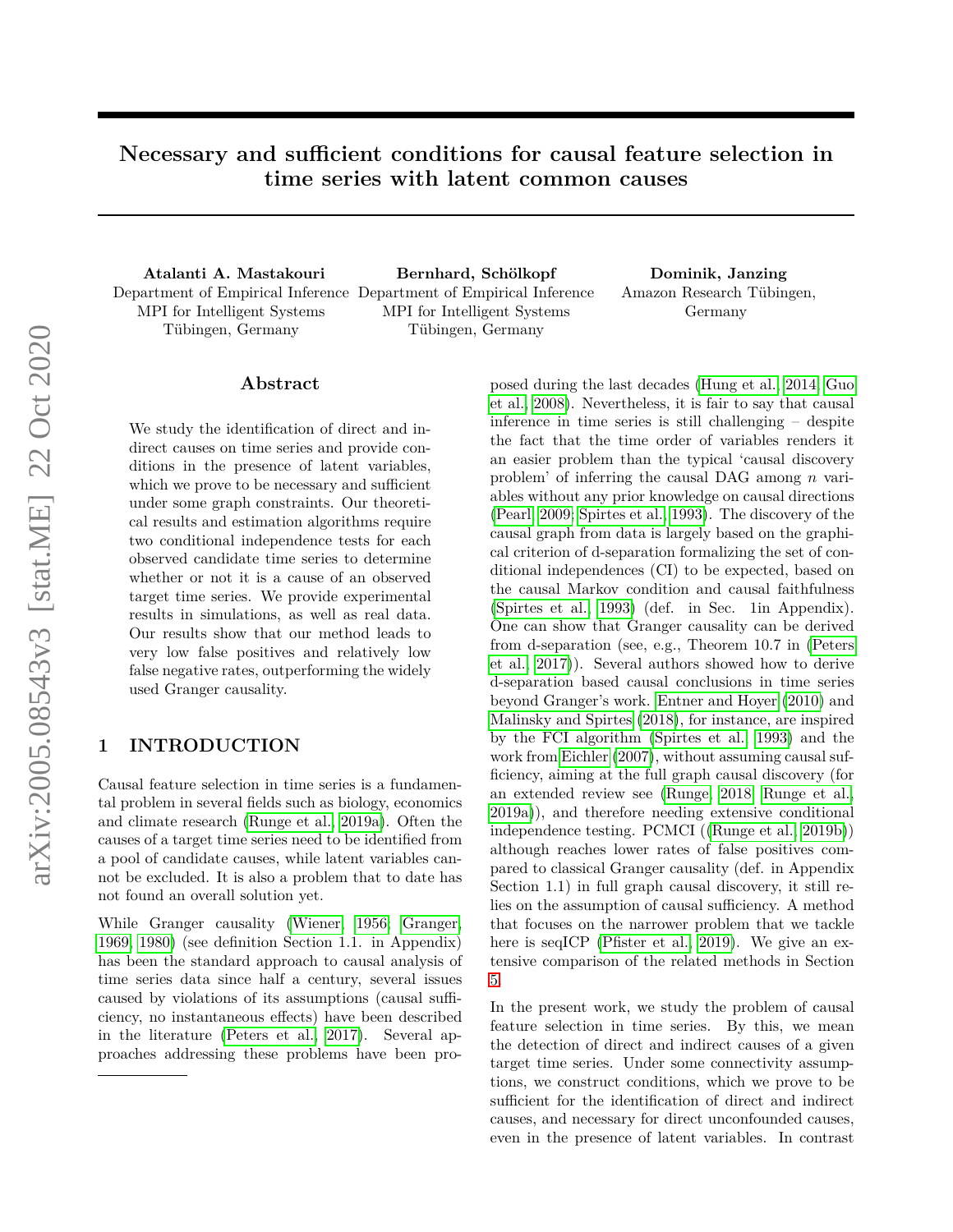to other CI based methods, our method directly constructs the right conditioning sets of variables, without *searching* over a large set of possible combinations. It does so with a step that identifies the nodes of the time series that enter the previous time step of the target node, thus avoiding statistical issues of multiple hypothesis testing. We provide experimental results on simulated graphs of varying numbers of observed and hidden time series, density of edges, noise levels, and sample sizes. We show that our method leads to almost zero false positives and relatively low false negative rates, even in latent confounded environments, thus outperforming Granger causality. Finally, we achieve meaningful results on experiments with real data. We refer to our method as *SyPI* as it performs a **Sy**stematic **P**ath **I**solation for causal feature selection in time series.

# **2 THEORY AND METHODS**

We are given observations from a target time series *Y* :=  $(Y_t)_{t \in \mathbb{Z}}$  whose causes we wish to find, and observations from a multivariate time series  $X :=$  $((X_t^1, \ldots, X_t^d))_{t \in \mathbb{Z}}$  of potential causes (candidates). Also, we allow an unobserved multivariate time series  $U_t := ((U_t^1, \ldots, U_t^m))_{t \in \mathbb{Z}}$ , which may act as common cause of the observed ones. The system consisting of **X** and *Y* is not assumed to be causally sufficient, hence we allow for unobserved series  $U_t$ . We introduce the following terminology to describe the causal relations among **X***,* **U***, Y* :

### <span id="page-1-1"></span>**Terminology-Notation:**

- T1 "full time graph": the infinite DAG having  $X_t^i, Y_t$ and  $U_t^j$  as nodes.
- T2 "summary graph" is the directed graph with nodes  $(X^1, ..., X^d, U^1, ..., U^d, Y) =: Q$  containing an arrow from  $Q^j$  to  $Q^k$  for  $j \neq k$  whenever there is an arrow from  $Q_t^j$  to  $Q_s^k$  for  $t \leq s \in \mathbb{Z}$ . [\(Peters](#page-8-4) [et al., 2017\)](#page-8-4)
- T3 " $Q_t^i \rightarrow Q_s^j$ " for  $t \leq s \in \mathbb{Z}$  means a directed path that does not include any intermediate observed nodes in the full time graph (confounded or unconfounded).
- T4 " $Q_t^i$  --+  $Q_s^j$ " for  $t \leq s \in \mathbb{Z}$  in the full time graph means a directed path from  $Q_t^i$  to  $Q_s^j$ .
- T5 "confounding path": A confounding path between  $Q_t^i$  and  $Q_s^j$  in the full time graph is a path of the form  $Q_t^i$   $\leftarrow$  -  $Q_{t'}^k$  --  $Q_s^j$ ,  $t' \le t, s \in \mathbb{Z}$  consisting of two directed paths and a common cause of  $Q_t^i$ and  $Q_s^j$ .
- T6 "confounded path": an arbitrary path between two nodes  $Q_t^i$  and  $Q_s^j$  in the full time graph which

 $\text{co-exists with a confounding path between } Q_t^i$  and  $Q_s^j$ .

- T7 "sg-unconfounded" (summary-graphunconfounded) causal path: A causal path in the full time graph that does not appear as a confounded path in the summary graph .
- T8 "lag": *v* is a lag for the ordered pair of a time series  $X^i$  and the target  $Y(X^i, Y)$  if there exists a collider-free path  $X_t^i$ -- $Y_{t+v}$  that does not contain a link of this form  $Q_{t'}^r \to Q_{t'+1}^r$ , with  $t'$  arbitrary, for any  $r \not\equiv i, j$ , nor any duplicate node, and any node in this path does not belong to  $X^i, Y$ . See explanatory Figure [1.](#page-1-0)
- T9 "single-lag dependencies": We say that a set of time series  $(X, Y)$  have "single-lag dependencies" if all the *X<sup>i</sup>* ∈ **X** have only one lag *v* for each pair  $X^i, Y$ . Otherwise we refer to "multiple-lag dependencies".

Figure [1](#page-1-0) shows some example graphs and the lags between the candidate and the target time series, based on the definition [T8.](#page-1-1) The integers defined by the highlighted green path between  $X^i$  and  $Y$  in graphs (a) and (b) are example lags for the singla-lag (a) and multi-lag graph (b) accordingly, while the path in (c) does not define a lag because it contains a link  $Q_{t+1}^r \rightarrow Q_{t+2}^r$ . If the links between the time series were direct links, then the correct lag for  $(X^i, Y)$  in (c) would be 2.



<span id="page-1-0"></span>Figure 1: In (a) we have a single lag depedendency graph, and the integer 2 is the lag for  $(X^i, Y)$ . (b) shows a multi-lag dependency graph where both integers 1 and 2 are lags for  $(X^i, Y)$ . On the contrary, the red coloured path in (c) that corresponds to the integer 3 is not a lag, because it contains the link  $Q_{t+1}^r \rightarrow Q_{t+2}^r$ .

We now assume that the graph satisfies the following assumptions. Note that the first five are usually standard assumptions of time series analysis and causal discovery, while assumptions [A6](#page-1-2) - [A9](#page-1-2) impose some restrictions on the connectivity of the graph.

#### <span id="page-1-2"></span>**Assumptions:**

A1 **Causal Markov condition** in the full time graph.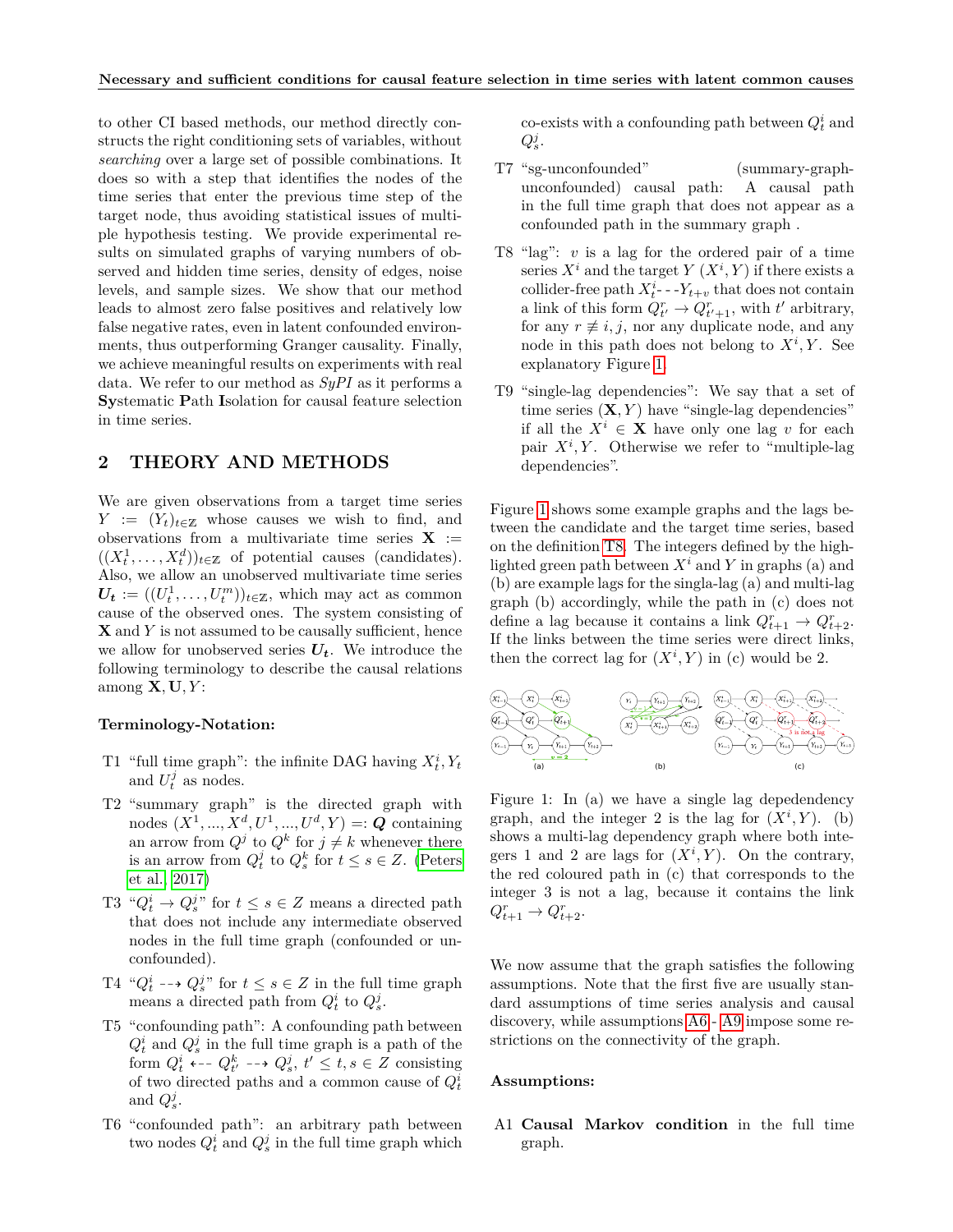- A2 **Causal Faithfulness** in the full time graph  $*$ .
- A3 **No backward arrows** in time  $X^i_{t'} \nrightarrow X^j_t, \forall t' > t$
- A4 **Stationary** full time graph: the full time graph is invariant under a joint time shift of all variables
- A5 The full time graph is **acyclic**.
- A6 The **target** time series *Y* is a sink node.
- A7 There is an arrow  $X_{t-1}^i \rightarrow X_t^i, Y_{t-1} \rightarrow Y_t \forall i, t \in$ Z. Note that arrows  $U_{t-1}^i \rightarrow U_t^i$  need not exit, we then call *U* memoryless.
- A8 There are no arrows  $Q_{t-s}^i \to Q_t^i$  for  $s > 1$ .
- A9 Every variable  $U^i$  that affects  $Y$  directly (no intermediate observed nodes in the path in the summary graph) or that is connected with an observed collider in the summary graph should be memoryless  $(U_{t-1}^i \nightharpoonup U_t^i)$  and should have single-lag dependencies with *Y* in the full time graph.[†](#page-2-1)

Below, we present three theorems for detection of causes in the full time graph. **Theorem [1a](#page-3-0)** provides **sufficient conditions for direct and indirect sgunconfounded causes in single-lag dependency graphs**. **Theorem [1b](#page-3-1) provides sufficient conditions for direct and indirect causes in multi-lag dependency graphs. Theorem [2](#page-3-2)** provides **necessary conditions for identifying all the direct sgunconfounded causes** of a target time series, assuming the imposed graph constraints.

**Intuition for proposed conditions in Theorems [1a](#page-3-0)**/**1b** and **2:** The idea is to *isolate* the path  $X_{t-1}^i \rightarrow$  $X_t^i$  -  $-Q_{t'}^j$  --+  $Y_{t+w_i}, w_i \in Z, t' < t+w_i$  in the full time graph, and extract triplets  $(X_{t-1}^i, X_t^i, Y_{t+w_i})$  as in [\(Mastakouri et al., 2019\)](#page-8-15). This way we can exploit the fact that if there is a confounding path between  $X_t^i$ and  $Y_{t+w_i}$ , then  $X_t^i$  will be a collider that will unblock the path between  $X_{t-1}^i$  and  $Y_{t+w_i}$  when we condition on it. In this path "- -" means  $\leftarrow$ -- or -- $\rightarrow$  and  $Q_{t'}^j$  (if observed) in addition to any other intermediate variable in the path  $X_t^i$  -  $\cdot Q_{t'}^j$  -  $\rightarrow$   $Y_{t+w_i}$  must  $\notin \{X^i, Y\}.$ [Mastakouri et al.](#page-8-15) [\(2019\)](#page-8-15) proposed sufficient conditions for causal feature selection in a DAG (no time-series) where a cause of a potential cause was known or could be assumed due to time-ordered pair of variables.

Our goal is to propose necessary and sufficient conditions that will differentiate between  $Q_{t'}^j$  being a common cause or -  $-Q_{t'}^j$  --> being a (in)direct edge to  $Y_{t+w_i}$  in the full time graph. Figure [2](#page-2-2) visualizes why time-series raise an additional challenge for identifying sg-unconfounded causal relations. While the influence of  $X^j$  on  $Y$  is unconfounded in the summary graph, the influence  $X_t^j \to Y_{t+1} (\equiv Y_{t+w_j})$  is confounded in the full time graph due to its own past; for example  $X_t^j$  and  $Y_t$  are confounded by  $X_{t-1}^j$ .



<span id="page-2-2"></span>Figure 2: An example full time graph of 2 observed, 1 potentially hidden and 1 target time series. The summary graph is presented to point out the challenge of identifying sg-unconfounded causal paths in time series, where the past of each series introduces dependencies that are not visible in the summary graph.

Therefore we need to condition on  $Y_t (\equiv Y_{t+w_j-1})$  to remove past dependencies. If no other time series were present, that would be sufficient. However, in the presence of other time series affecting the target *Y*,  $Y_{t+w_j-1}$  becomes a collider that unblocks dependencies. If for example we want to examine  $X^i$ as a candidate cause, we need first to condition on  $Y_{t+w_i-1} \equiv Y_{t+1}$ , the past of the  $Y_{t+w_i}$ . Following, we need to condition to one node from each time series  $\mathbf{X} \setminus X^i$  that enter  $Y_{t+w_i-1} \equiv Y_{t+1}$  (which is a collider) to avoid all the dependencies that might be created by conditioning on it. It is enough to condition only on these nodes for the following reason: If a node  $X^{j\neq i}$  has a  $w_j$  lag-dependency with *Y*, then there is an (un)directed path from  $X_{t+w_{ij}-1}^{j}$  to  $Y_{t+w_{i}-1}$ . If this path is a confounding one, then conditioning on  $X_{t+w_{ij}-1}^{j}$  is not necessary, but also not harmful, because the future of this time series in the full graph is still independent of  $Y_{t+w_i}$ . This independence is forced by the fact that the  $X_{t+w_{ij}}^{j}$  is a collider because of the stationarity of graphs and this collider is by construction *not* in the conditioning set. If  $X^j, j \neq i$ is connected with  $Y_{t+w_i-1}$  via a directed link (as in fig. [2\)](#page-2-2), then conditioning on  $X_{t+w_{ij}-1}^{j}$  is necessary to block the parallel path created by its future values *X*<sup>*j*</sup><sub>*t*+*w*<sub>*ij*</sub> −1</sub> → *X*<sup>*j*</sup><sub>*t*+*w*<sub>*i*</sub><sub>*j*</sub> − → *Y*<sub>*t*+*v*</sub>. Based on this idea of</sub> isolating the path of interest, we build the condition-

<span id="page-2-1"></span><span id="page-2-0"></span><sup>∗</sup>For A1, A2 see definition in Sec. 1 in Appendix.

<sup>†</sup>Note that this assumption is only required for the completeness of the algorithm against direct false negatives (Theorem [2\)](#page-3-2). The violation of this assumption does not spoil Theorem [1a/](#page-3-0)[1b.](#page-3-1) The existence of a **latent variable with memory** affecting the target time series *Y* **directly**, or of a **latent variable affecting directly the target with multiple lags** renders impossible the existence of a conditioning set that could d-separate the future of the target variable and the past of any other observed variable.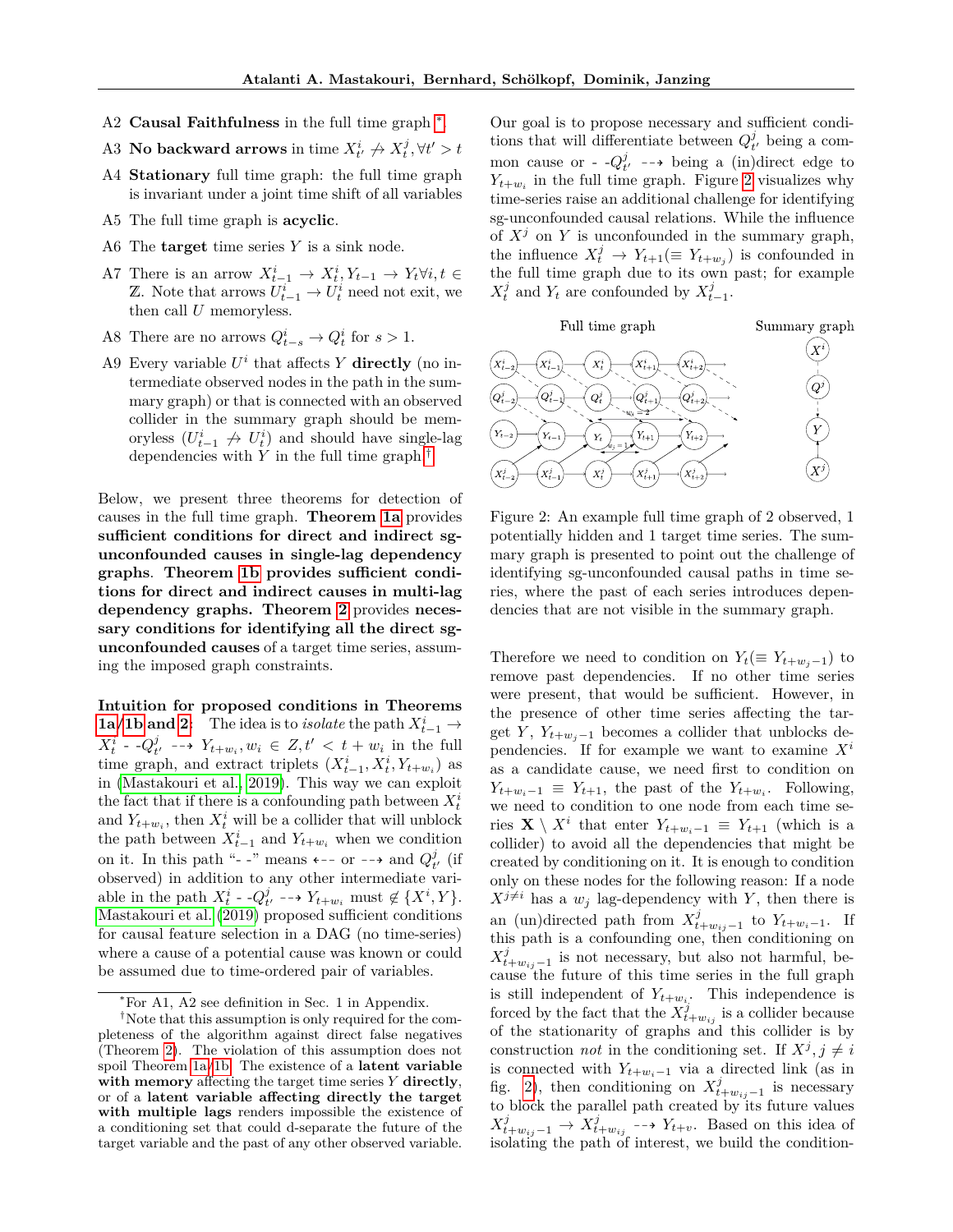ing set as described in Theorem [1a/](#page-3-0)[1b](#page-3-1) and its almost converse Theorem [2,](#page-3-2) where we prove the necessity and sufficiency of their conditions.

<span id="page-3-0"></span>**Theorem 1a.** *[Sufficient conditions for a direct or indirect sg-unconfounded cause of Y in single-lag dependency graphs] Assuming [A1-A5](#page-1-2) and single-lag dependency graphs, let w<sup>i</sup> be the minimum lag (see T8)* between  $X^i$  and  $Y$ . Further, let  $w_{ij} := w_i$  $w_j$ . Then, for every time series  $X^i \in \mathbf{X}$  we de $fine \ a \ conditioning \ set \ \ \mathbf{S}^i \ \ = \ \{X_{t+w_{i1}-1}^1,X_{t+w_{i2}-1}^2,$ *..., Xi*−<sup>1</sup> *t*+*wij*−1 *, Xi*+1 *t*+*wij*−1 *, ..., X<sup>n</sup> <sup>t</sup>*+*win*−1}*.*

*If*

$$
X_t^i \not\perp Y_{t+w_i} \mid \{ \mathbf{S}^i, Y_{t+w_i-1} \} \tag{1}
$$

*and*

$$
X_{t-1}^i \perp \!\!\! \perp Y_{t+w_i} \mid \{ \mathbf{S}^i, X_t^i, Y_{t+w_i-1} \} \tag{2}
$$

*are true, then*

$$
X_t^i \dashrightarrow Y_{t+w_i}
$$

*and the path between the two nodes is sg-unconfounded.*

#### *Proof.* **(Proof by contradiction)**

We need to show that in single-lag dependency graphs, if  $X_t^i \nightharpoonup Y_{t+w_i}$  or if the path  $X_t^i \nightharpoonup Y_{t+w_i}$  is sgconfounded then at least one of the conditions [1](#page-3-3) and [2](#page-3-4) is violated.

First assume that there is no directed path between  $X_t^i$ and  $Y_{t+w_i}: X_t^i \nightharpoonup Y_{t+w_i}$ . Then, there is a confounding path  $X_t^i$   $\leftarrow$   $Q_{t'}^j$   $\rightarrow$   $Y_{t+w_i}, t' \leq t$  without any colliders. (Colliders cannot exist in the path by the definition of the lag [T8.](#page-1-1)) In that case we will show that either condition [1](#page-3-3) or [2](#page-3-4) is violated. If all the existing confounding paths  $X_t^i$   $\leftarrow$  -  $Q_{t'}^j$  -- $\rightarrow$   $Y_{t+w_i}, t' \leq t$  contain an observed confounder  $Q_{t'}^j \equiv X_{t'}^j \in \{S^i, Y_{t+w_i-1}\}$  (there can be only one confounder since in this case there are no colliders in the path), then condition [1](#page-3-3) is violated, because we condition on  $X_{t'}^j$  which d-separates  $X_t^i$  and  $Y_{t+w_i}$ . If in all the existing confounding paths the confounder node  $Q_{t'}^j \notin {\{S^i, Y_{t+w_i-1}\}, t' \leq t \text{ but}}$ some observed non-collider node is in the path and this node belongs to  $\{S^i, Y_{t+w_i-1}\}$ , then condition [1](#page-3-3) is violated, because we condition on  $S<sup>i</sup>$  which dseparates  $X_t^i$  and  $Y_{t+w_i}$ . If there is at least one confounding path and its confounder node does no belong in  ${S^i, Y_{t+w_i-1}}$  and no other observed (non-collider or descendant of collider) node which is in the path belongs in  $\{S^i, Y_{t+w_i-1}\}\)$  then condition [2](#page-3-4) is violated for the following reasons: Let's name  $p1$  :  $X_t^i$   $\leftarrow$  $Q_{t'}^j$  --+  $Y_{t+w_i}, t' \leq t$ . We know the existence of the path  $p2: X_{t-1}^i \to X_t^i$ , due to assumption [A7.](#page-1-2)

(1I) If  $p_1$  and  $p_2$  have  $X_t^i$  in common, then  $X_t^i$  is a collider. Thus, adding  $X_t^i$  in the conditioning set would unblock the path between  $X_{t-1}^i$  and  $Y_{t+w_i}$ . (1II) If  $p1$  and  $p2$  have  $X_{t-1}^i$  in common, that means  $X_{t-1}^i$  lies on *p*1. Thus  $X_t^i$  is not in the path from  $X_{t-1}^i$  to  $Y_{t+w_i}$  and hence adding  $X_t^i$  to the conditioning set could not d-separate  $X_{t-1}^i$  and  $Y_{t+w_i}$ .

In both cases condition [2](#page-3-4) is violated.

Now, assume that there is a directed path  $X_t^i \dashrightarrow$  $Y_{t+w_i}$  but it is "sg-confounded" (there exist also a parallel confounding path  $p3: X_t^i$   $\leftarrow Q_{t'}^j$   $\rightarrow$   $Y_{t+w_i}, t' \leq$ *t*. Then, if  $p3$  and  $p2$  have  $X_t^i$  in common, then condi-tion [2](#page-3-4) is violated due to [\(1I\).](#page-3-4) If  $p3$  and  $p2$  have  $X_{t-1}^i$ in common, then condition [2](#page-3-4) is violated due to [\(1II\).](#page-3-4) In all the above cases we show that if conditions [1](#page-3-3) and [2](#page-3-4) hold true in single-lag dependency graphs, then  $X_t^i$  is an "sg-unconfounded" direct or indirect cause of  $Y_{t+w_i}$ . П

<span id="page-3-4"></span><span id="page-3-3"></span><span id="page-3-1"></span>**Theorem 1b.** *[Sufficient conditions for a (possibly confounded) direct or indirect cause of Y in multilag dependency graphs] Assuming [A1-A5,](#page-1-2) and allowing multi-lag dependency graphs, let w<sup>i</sup> be the mini-mum lag (see [T8\)](#page-1-1) between*  $X^i$  *and*  $Y$ *. Further, let*  $w_{ij} := w_i - w_j$ . Then, for every time series  $X^i \in \mathbf{X}$  we  $define \ a \ conditioning \ set \ \mathbf{S}^i = \{X_{t+w_{i1}-1}^1, X_{t+w_{i2}-1}^2, \}$ *..., Xi*−<sup>1</sup> *t*+*wij*−1 *, Xi*+1 *t*+*wij*−1 *, ..., X<sup>n</sup> <sup>t</sup>*+*win*−1}*.*

*If conditions [1](#page-3-3) and [2](#page-3-4) of Theorem [1a](#page-3-0) hold true for the*  $pair X_t^i, Y_{t+w_i}, then$ 

$$
X_t^i \dashrightarrow Y_{t+w_i}
$$

We can think of  $S^i$  as the set that contains only one node from each time series  $X^j$  and this node is the one that enters the node  $Y_{t+w_i-1}$  due to a directed or confounded path (if  $w_j$  exists then the node is the one at  $t + w_{ij} - 1$ .

Proof of Theorem [1b](#page-3-1) is provided in Section 2 of the Appendix, following similar logic with the proof of Theorem [1a.](#page-3-0)

**Remark 1.** *Theorem [1b](#page-3-1) conditions hold for any lag as defined in [T8;](#page-1-1) not only for the minimum lag. The reason why we refer to the minimum lag in [1b](#page-3-1) is to have conditions closer to its converse Theorem [2.](#page-3-2)*

<span id="page-3-2"></span>**Theorem 2.** *[Necessary conditions for a direct sgunconfounded cause of Y in single-lag dependency graphs]*

*Let the assumptions and the definitions of Theorem [1a](#page-3-0) hold, in addition to Assumptions [A6-A9.](#page-1-2)*

If  $X_t^i$  is a direct, "sg-unconfounded" cause of  $Y_{t+w_i}$  $(X_t^i \to Y_{t+w_i})$ , then conditions [1](#page-3-3) and [2](#page-3-4) of Theorem [1a](#page-3-0) *hold.*

#### *Proof.* **(Proof by contradiction)**

Assume that the direct path  $X_t^i \to Y_{t+w_i}$  exists and it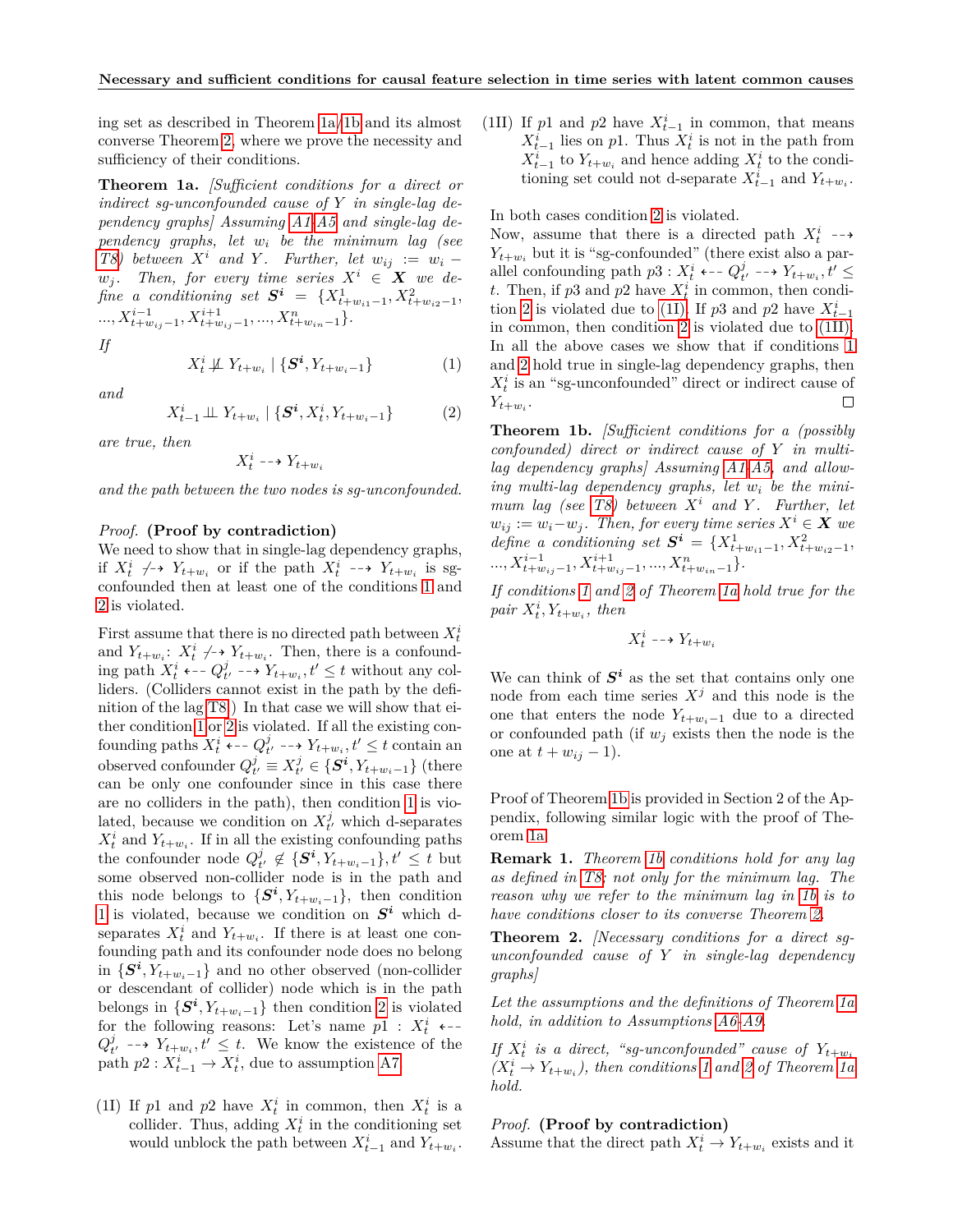is unconfounded. Then, condition [1](#page-3-3) is true. Now assume that condition [2](#page-3-4) does not hold. This would mean that the set  $\{S^i, X_t^i, Y_{t+w_i-1}\}$  does not d-separate  $X_{t-1}^i$  and  $Y_{t+w_i}$ . Note that a path *p* is said to be *d-separated* by a set of nodes in *Z* if and only if *p* contains a chain or a fork such that the middle node is in *Z*, or if *p* contains a collider such that neither the middle node nor any of its descendants are in the *Z*. Hence, a violation of condition [2](#page-3-4) would imply that (a) there is some middle node or descendant of a collider in  $\{S^i, X_t^i, Y_{t+w_i-1}\}$  and no non-collider node in this path belongs to this set, or (b) that there is a collider-free path between  $X_{t-1}^i$  and  $Y_{t+w_i}$  that does not contain any node in  $\{S^i, X_t^i, Y_{t+w_i-1}\}.$ 

(a) *There is some middle node or descendant of a collider in*  $\{S^i, X_t^i, Y_{t+w_i-1}\}$  *and no non-collider node in this path belongs to this set:*

(a1:) If there is at least one path  $p1$  :  $X_{t-1}^i$  -*-*−→  $Y_{t+w_i-1}$  ← -- - -  $Y_{t+w_i}$  where  $Y_{t+w_i-1}$  *is a middle node of a collider and none of the noncollider nodes in the path belongs to*  $\{S^i, X_t^i\}$ : Such a path could be formed only if in addition to  $X^i$  some  $Q^j_{t'}$  directly caused *Y*. Then *p*<sup>1</sup> : *X*<sub>*t*-1</sub> - ---→ *Y*<sub>*t*+*w*<sub>*i*</sub>-1</sub> ←--  $Q_t^j$  →  $Y_{t+w_i}, t' \le$  $t + w_i$ . (Due to our assumption for single-lag dependencies (see [T9\)](#page-1-1) a path of the form  $X_{t-1}$ - -99K *Yt*+*wi*−<sup>1</sup> L99 *X<sup>i</sup> <sup>s</sup>* − −*Yt*+*w<sup>i</sup>* could not exist). Then, due to stationarity of graphs the node  $Q_{t'-1}^j$  will enter  $Y_{t+w_i-1}$ . If this  $Q_{t'}^j$  is hidden  $(Q_{t'}^j \equiv U_{t'}^j)$ , then due to assumption [A9](#page-1-2) this time series will be memoryless  $(U_{t'-1}^j \not\rightarrow U_{t'}^j)$ . Therefore, the collider  $Y_{t+w_i-1}$  in the conditioning set will not unblock any path between  $X_{t-1}^i$  and *Y*<sub>*t*+*w*<sub>*i*</sub></sub> that could contain  $U_s^j$ ,  $s > t'$ . If  $Q_{t'}^j$  is observed  $(Q_{t'}^j \equiv X^j, j \neq i)$  then due to assumption [A7](#page-1-2) the path *p*1 will be  $X_{t-1}^i$  - ---→  $Y_{t+w_i-1}$  +--*X*<sup>*j*</sup><sub>*t*+*w*<sub>*i*j</sub> − *i Y*<sub>*t*+*w*<sub>*i*</sub></sub>. However, this</sub> path is always blocked by  $X_{t+w_{ij}-1}^{j} \in S^{i}$  due to the rule we use to construct  $S^i$ . That means a non-collider node in the conditioning set will necessarily be in the path *p*1, which contradicts the original statement.

(*a2:*) If there is at least one path  $p2 : X_{t-1}^i$  - $\overrightarrow{X}_t^i$   $\longleftarrow$  --- -  $Y_{t+w_i}$  where  $X_t^i$  is a middle node *of a collider and none of the non-collider nodes in the path belongs to*  $\{S^i, Y_{t+w_i-1}\}$ : This could only mean that there is a confounder between the target  $Y_{t+w_i}$  and  $X_t^i$ . However this contradicts that  $X_t^i \to Y_{t+w_i}$  is "sg-unconfounded".

*(a3:)* If there is at least one path  $p3: X_{t-1}^i$  - ---->  $X_{t'}^j$   $\longleftarrow$  --- *- Y*<sub>t+*wi*</sub> *where*  $X_{t'}^j \in S^i$  *with*  $t' \leq t + w_i - 1$ *is a middle node of a collider and no non-collider*  $\textit{node in the path belongs to $\{\textbf{\textit{S}}^{\boldsymbol{i}} \backslash X_{t'}^j, X_{t}^i, Y_{t+w_i-1}\}$:}$ 

In this case,  $t' \equiv t + w_{ij} - 1$  because  $X_{t'}^j \in S^i$ . By  $\text{construction of } \mathbf{S}^i \text{ all the observed nodes in } \mathbf{X} \backslash X^i$ that enter the node  $Y_{t+w_i-1}$  belong in  $S^i$ . That means that  $X_{t'}^j$  enters the node  $Y_{t+w_i-1}$ . Hence, in the path  $p3 Y_{t+w_i-1}$  will necessarily be a noncollider node which belongs to the conditioning set. This contradicts the original statement "and no non-collider node in the path belongs to  $\{S^i \setminus$  $X_t^j, X_t^i, Y_{t+w_i-1}$ ".

*(a4:) If a descendent D of a collider G in the path p*4 : *X<sup>i</sup> t*−1 *- -*99K *G* L99 *- - C* 99K *Yt*+*w<sup>i</sup> belongs*  $to the\ conditioning\ set\ {\bf{S}}^i, X_t^i, Y_{t+w_i-1}\}$  and no *non-collider node in the path belongs to it*: Due to the single-lag dependencies assumption,  $w_C \equiv w_i$ otherwise there are multiple-lag effects from *C* to *Y* . That means that, independent of *C* being hidden or not, the *C* in the collider path will enter the node  $Y_{t+w_i-1}$ . If  $C \in \mathbf{X}$  then because  $C$  enter the node  $Y_{t+w_i-1}, C \in \{S^i, X_t^i, Y_{t+w_i-1}\}$ . In the first case  $Y_{t+w_i-1}$  only and in the latter case also *C* are a non-collider variable in the path *p*4 that belongs to the conditioning set, which contradicts the statement of (a4). If the collider  $G \in \mathbf{X}$ , as explained in (a3) at least one non-collider variable in the path will belong in the conditioning set, which contradicts the statement (a4). Finally, if *G* and *C* are hidden, if  $w_D \equiv w_C$  then the node  $Y_{t+w_i-1}$ is necessarily in the path as a pass-through node, which contradicts the statement (a4). If  $w_D \not\equiv w_C$ then the single-lag assumption is violated.

(b) *There is a collider-free path between*  $X_{t-1}^i$ *and Yt*+*w<sup>i</sup> that does not contain any node in*  $\{\bm{S^i}, X_t^i, Y_{t+w_i-1}\}$ : Such a path would imply the existence of a hidden confounder between  $X_{t-1}^i$  and  $Y_{t+w_i}$  or the existence of a direct edge from  $X_{t-1}$  to  $Y_{t+w_i}$ . The former cannot exist because we know that  $X_t$  is an sg-unconfounded direct cause of  $Y_{t+w_i}$ . The latter would imply that there are multiple lags of direct dependency between  $X_t$  and  $Y_{t+w_i}$  which contradicts the assumption of single-lag dependencies.

Therefore we showed that whenever  $X_t^i \to Y_{t+w_i}$  is an sg-unconfounded causal path, conditions [1](#page-3-3) and [2](#page-3-4) are necessary.  $\Box$ 

Since it is unclear how to identify the lag in [T8,](#page-1-1) we introduce the following lemmas for the detection of the minimum lag that we require in the theorems. We provide the proofs of the lemmas in Appendix Sec. 2.

<span id="page-4-0"></span>**Lemma 1.** *If the paths between X<sup>j</sup> and Y are directed then the minimum lag w<sup>j</sup> as defined in [T8](#page-1-1) coincides*  $with the minimum non-negative integer w'_j for which$  $X_t^j \not\perp Y_{t+w'_j} \mid X_p^j$  $\int_{past(t)}^j$ . The only case where  $w'_j \not\equiv w_j$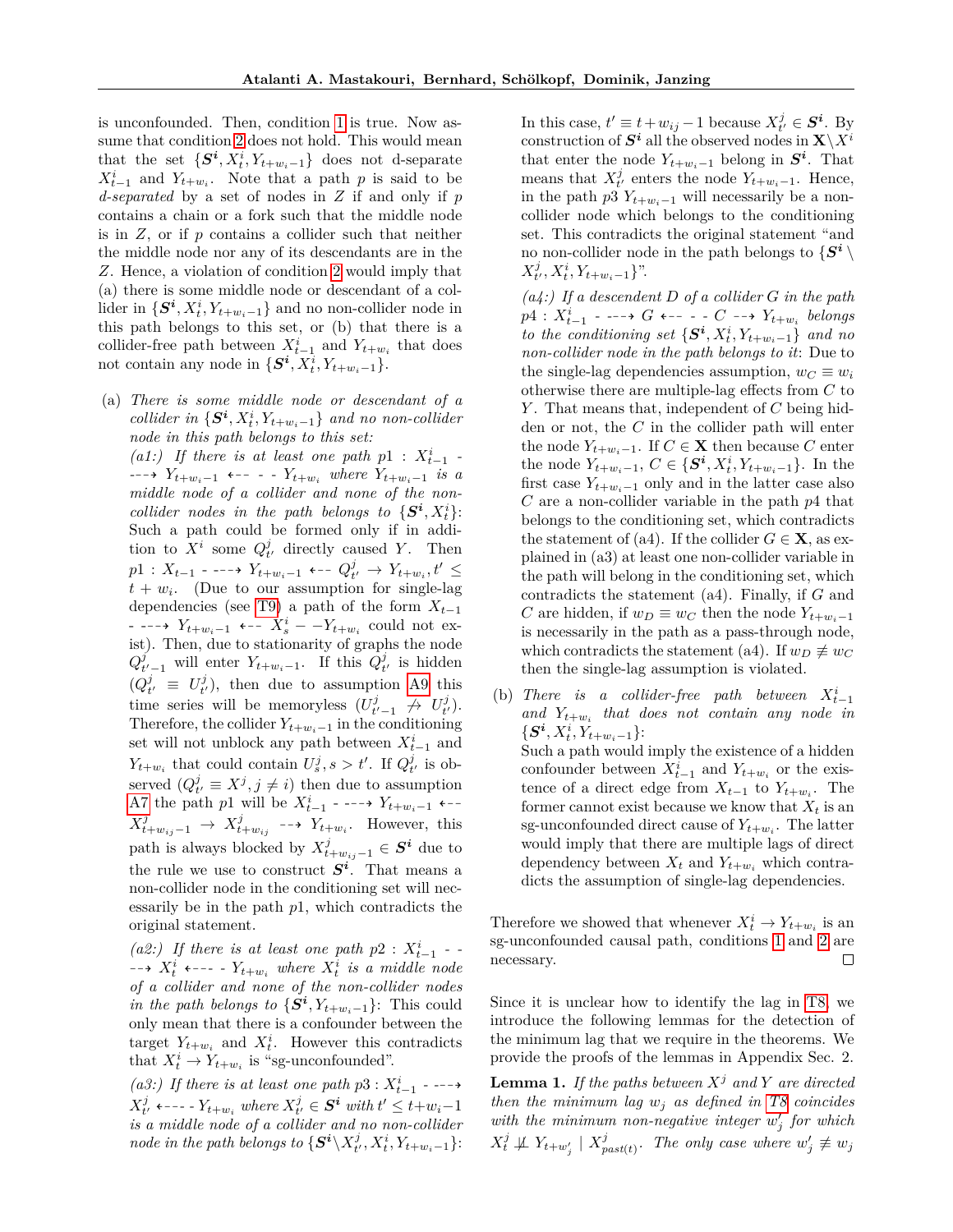*is when there is a confounding path between X<sup>j</sup> and Y that contains a node from a third time series with memory. In this case*  $w'_j = 0$ .

**Lemma 2.** *Theorems [1a](#page-3-0)[/1b](#page-3-1) and [2](#page-3-2) are valid if the minimum lag*  $w_j$  *as defined in* [T8](#page-1-1) *is replaced with*  $w'_j$  *from lemma 1.*

Using the condition in Lemma [1](#page-4-0) via lasso regression and the two conditions in Theorems [1a](#page-3-0) and [2](#page-3-2) we build an algorithm to identify direct and indirect causes on time series. The input is a 2D array **X** (candidate time series) and a vector *Y* (target), and the output a set with indices of the time series that were identified as causes. The source code is provided in the supplementary. The complexity of our algorithm is  $\mathcal{O}(n)$  for *n* candidate time series, assuming constant execution time for the conditional independence test.

**Algorithm 1:** *SyPI* Algorithm for Theorems [1a/](#page-3-0)[1b](#page-3-1) and [2.](#page-3-2) **Input: X***, Y* . **Output:** causes\_of\_R  $r = \text{shape}(\mathbf{X} \mid \cdot) \cdot \text{cases}$  of  $R = \lceil \cdot \rceil$ 

$$
h_{\text{vars}} = \text{shape}(\mathbf{X}, 1), \text{ causes\_ol\_L-L}
$$
\n
$$
w = \min_{avg} \text{lags}(\mathbf{X}, Y)
$$
\n
$$
\text{for } i = 1 \text{ to } n_{\text{vars}} \text{ do}
$$
\n
$$
\mathbf{S}_i = \bigcup_{j=1, j \neq i}^{n_{\text{vars}}} \{X_{t+w[i]-w[j]-1}^j\}
$$
\n
$$
\text{pvaluel}
$$
\n
$$
= \text{cond\_ind\_test}(X_t^i, Y_{t+w[i]}, [\mathbf{S}_i, Y_{t+w[i]-1}])
$$
\n
$$
\text{if } \text{pvalue2} = \text{cond\_ind\_test}(X_{t-1}^i, Y_{t+w[i]}, [\mathbf{S}_i, X_t^i, Y_{t+w[i]-1}])
$$
\n
$$
\text{if } \text{pvalue2} > \text{threshold2} \text{ then}
$$
\n
$$
| \text{ causes\_of\_R} = [\text{causes\_of\_R}, X_t^i]
$$
\n
$$
\text{end}
$$
\nend\n

## **3 EXPERIMENTS**

#### **3.1 Simulated experiments**

To test our method, we build simulated full-time graphs, respecting the aforementioned assumptions. We sampled 100 random graphs for the following hyperparameters and their tested values:  $\#$  samples ∈ (500*,* 1000*,* 2000*,* 3000), # hidden variables ∈  $(0, 1, 2), \#$  observed variables  $\in (1, 2, 3, 4, 5, 6, 7, 8),$ Bernoulli $(p)$  existence of edge among candidate time series  $\in (0.1, 0.15, 0.2, 0.25)$ , Bernoulli $(p)$  existence of edge between candidate time series and target series  $\in (0.1, 0.2, 0.3)$ , and noise variance  $\in (10\%, 20\%, 30\%).$ We then calculate the false positive (FPR) and false negative rates (FNR) for the 100 random graphs. When constructing the time series, every time step is calculated as the weighted sum of the previous step of all the incoming time series, including the previous step of the current time series. The weights of the adjacent matrix between the time series are selected from a uniform distribution in the range [0*.*7*,* 0*.*95] if they have not been set to zero (we thus prevent too weak edges, which would result in almost non-faithfulness distributions that render the problem of detecting causes impossible).

The two CI tests are calculated with partial correlation, since our simulations are linear, but there is no restriction for non-linear systems (see extension in [5\)](#page-7-0). For the "lag" calculation step of our method, we use lasso in a bivariate form between each node in **X** in the summary graph and *Y* (for the non-linear this step can be replaced with a non-linear regressor). We found that for regularization  $\lambda = 0.001$  and mostly any threshold on the coefficients of this step between 0.1 and 0.15, the results are stable. We fixed these two parameters once before running the experiments, without re-adjusting them for the different types of graphs. We simulated the time series with unique direct lag of 1, since our conditions are necessary only for singlelag dependencies. Nevertheless, we tested the performance of our method even with multiple lags, which we present in Appendix, Section 3.2.4. Moreover, we compared our method to Lasso-Granger [\(Arnold et al.,](#page-8-16) [2007\)](#page-8-16) for 2 hidden and 3, 4 and 5 observed time series. SyPI operates with two thresholds for the *p* values of the two tests, one (*threshold1* ) for rejecting independence in the first condition, and a second (*threshold2* ) for accepting independence in the second condition. Lasso-Granger [\(Arnold et al., 2007\)](#page-8-16) operates with one hyper-parameter: the regularizer *λ*. To ensure a fair comparison, we tuned the  $\lambda$  for Lasso-Granger (not SyPI) such as to allow it at least the same FNR as our method, for same type of graphs. We did not do the comparison based on matching FPR, because Lasso-Granger generates many FPs in the presence of hidden confounders. For all the experiments, we used *threshold1* = 0.01 and *threshold2* = 0.2 for SyPI. In addition, we produced ROC curves for the two methods, as we present in detail in Appendix Section 3.2.3.

Finally, we compared SyPI against seqICP [\(Pfister](#page-8-14) [et al., 2019\)](#page-8-14) and PCMCI [\(Runge et al., 2019b\)](#page-8-13). We simulated 10 different combinations (2 to 6 observed and 1 to 2 hidden series) testing 20 random graphs for each one, for sample size 2000 and medium density.

#### **3.2 Experiments on real-data**

We also examined the performance of SyPI on real data, where we have no guarantee that our assumptions hold true. We use the official recorded prices of dairy products in Europe [\(EU\)](#page-8-17) (data provided, Ap-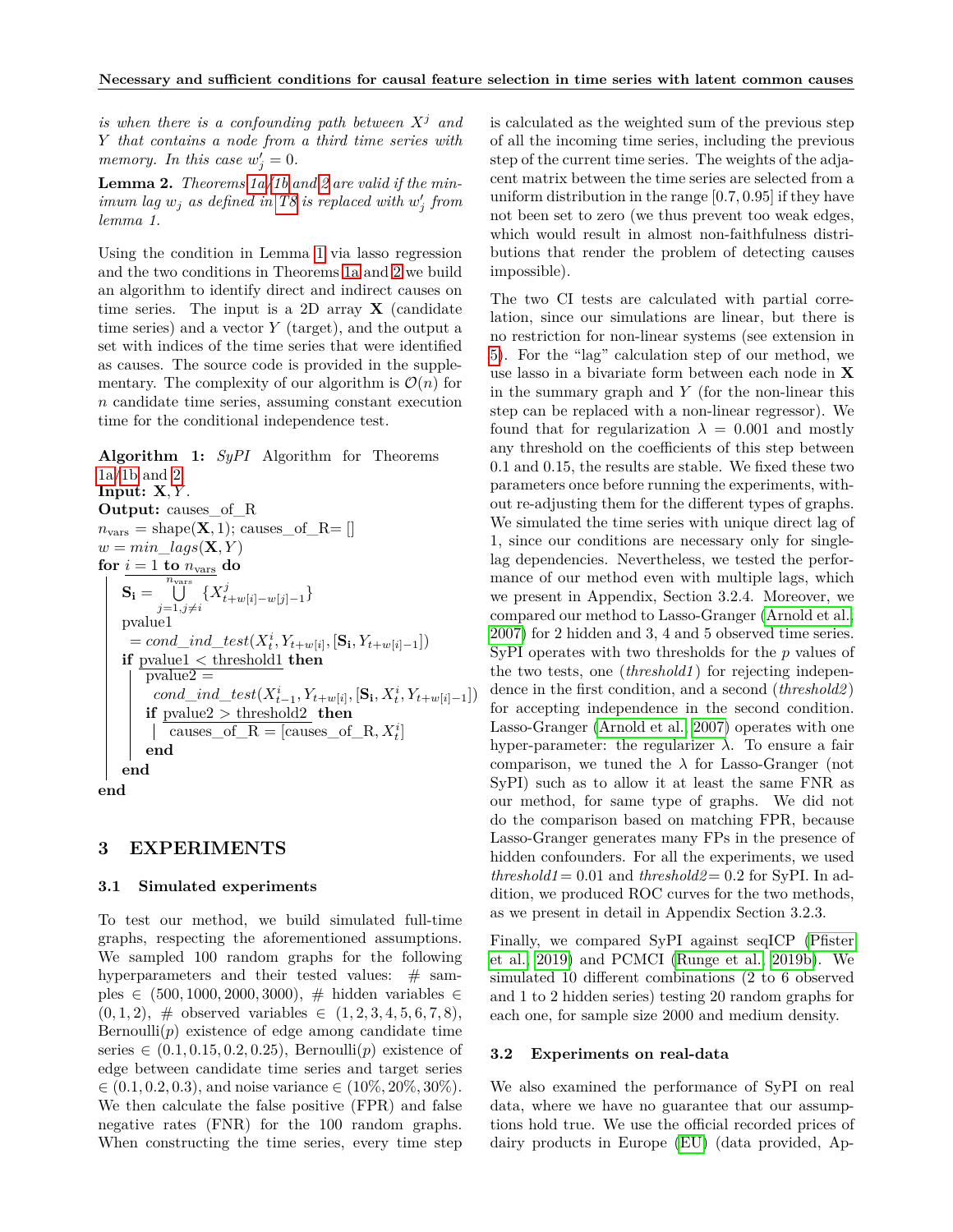pendix. Sec. 3.1). The target of our analysis is 'Butter'. According to the manufacturing process described in [\(Soliman and Mashhour, 2011\)](#page-8-18), the first material for butter is 'Raw Milk', and the butter is not used as ingredient for the other dairy products in the list (sink node assumption). Therefore, we can hypothesize that the direct cause of Butter prices is the price of Raw Milk, and that the rest (other cheese, WMP, SMP, Whey Powder) are not causing butter's price. We examine three countries, two of which provide data for 'Raw Milk' (Germany 'DE' (8 time series) and Ireland 'IE' (6 time series)), and one where these values are not provided (United Kingdom 'UK' (4 time series)). This last dataset was on purpose selected as this would be a good realistic scenario of a hidden confounder. In that case our method must not identify any cause. As we have extremely low sample sizes  $(<180)$  identifying dependencies is particularly hard. For that reason we set 0 threshold on our lag detector and the *threshold1* at 0*.*05 for accepting dependence in the first condition.

# **4 RESULTS**

### **4.1 Simulated graphs**

First, we tested SyPI for varying density of edges, noise levels, sample sizes, and number of observed series with one hidden. Figures 1a - 4h in Appendix Section 3 present the FPR and FNR for all these combinations. Overall, our method yielded FPR below 1% for sample size *>* 500, independent of noise level, density, or size of the graphs. FNR for the direct causes (indicated with red) ranges between 12% for small and sparse graphs and 45% for very large and dense graphs. Fig. [3](#page-6-0) shows the behaviour of our algorithm in moderately dense graphs, for 2000 sample size, 20% noise variance and varying number of hidden series. We see that the FPR is close to zero, independent of the number of hidden variables. Although the total FNR increases with the number of series, the FNR that corresponds to *direct* causes (dashed lines), remains below 40%. We focus on the missed *direct* causes because our conditions are necessary only for the direct ones. Results are similar for other densities (see Appendix Sec. 3).

# **4.2 Comparison against Lasso-Granger, seqICP and PCMCI**

First, we compare our algorithm against the widely used Lasso-Granger method, for moderately dense graphs, for 2 hidden, 1 target and 3, 4 or 5 observed time series. Fig. [4](#page-6-1) shows that even in such confounded graphs SyPI yields almost zero FPR, for similar or even lower total FNR than Lasso-Granger, which yields up to 16% FPR. Moreover, Figure 7in the Appendix shows the ROC curve for the performance of SyPI and Lasso-Granger for the same graphs. We see that at all operating points our method outperforms Lasso-Granger, with SyPI's ROC curve being above the Lasso-Granger one.

Figure [5](#page-7-1) shows the comparison of SyPI with PCMCI and seqICP. As we can see, SyPI has the lowest FPR (*<* 1*.*5%) compared to PCMCI and seqICP for all type of tested graphs, and lower both direct  $(20 - 40\%,$ dashed lines) and total (solid lines) FNR than seqICP, which yielded up to 12% FPR and around 95% FNR. This is not surprising, as with hidden confounders se $qICP$  will detect only a subset of the ancestors  $AN(Y)$ . PCMCI yielded up to 25% FPR and around 25% FNR.



<span id="page-6-0"></span>Figure 3: FPR and FNR for varying number of hidden (columns) and observed series (x-axis), noise variance and sample size 2000, for medium density. FPR is very low (*<* 1*.*2%) for any number of hidden series. Although the total FNR increases with the graph size, the FNR for the direct causes (dashed lines), for which our method is complete, remains *<* 40%.



<span id="page-6-1"></span>Figure 4: Comparison of our method against Lasso-Granger, for sample size 2000, 2 hidden variables, 20% noise variance, for varying number of observed time series (columns) and sparsity of edges (x-axis). As we see, *SyPI* performs with significantly lower FPR (*<* 1%) than Lasso-Granger, for similar or even lower  $FNR$  (direct  $+$  indirect). In contrast, Lasso-Granger reaches up to 16% FPR. Not tuning  $\lambda$  for Lasso-Granger led to even larger FPR.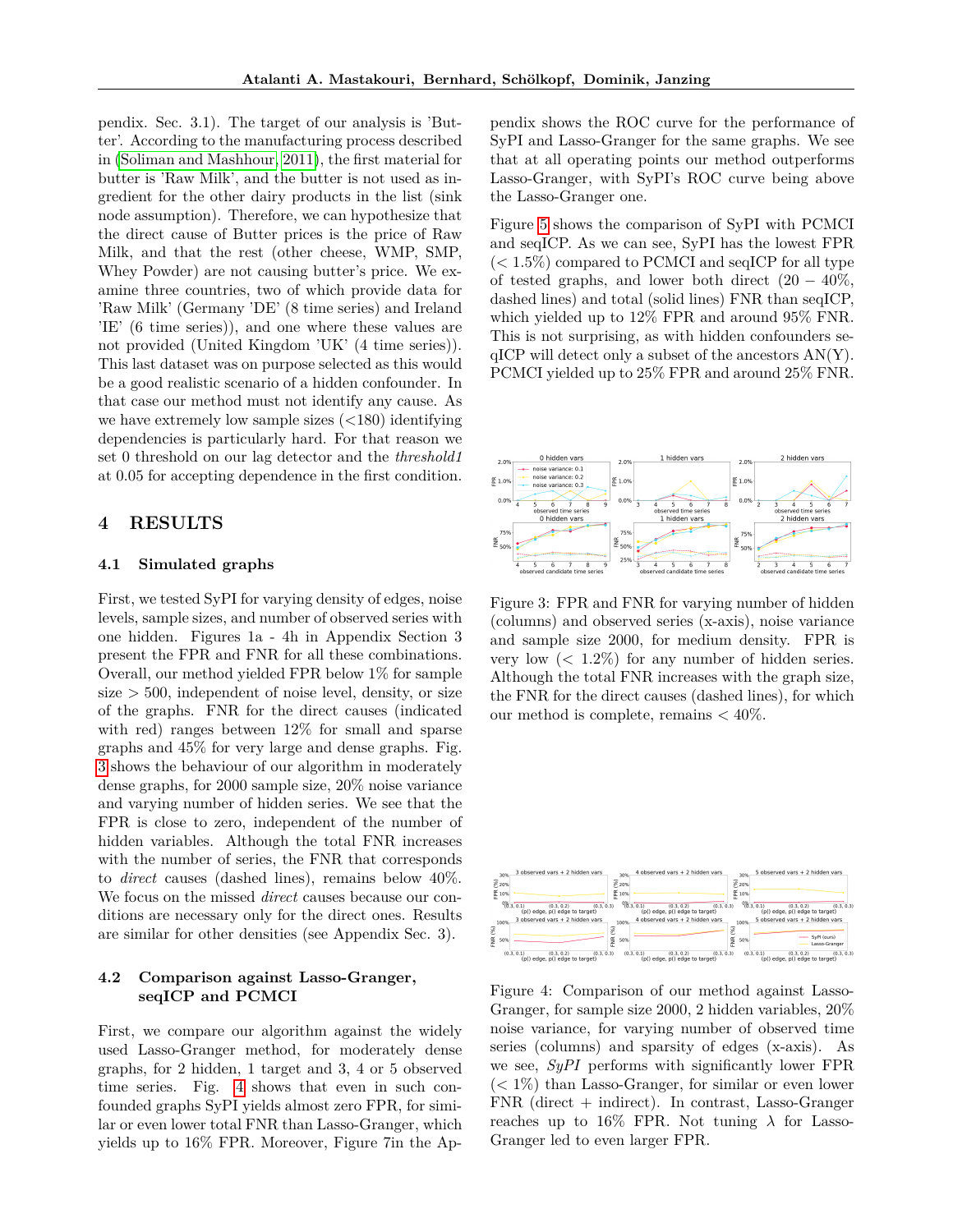

<span id="page-7-1"></span>Figure 5: Comparison of SyPI against seqICP and PCMCI, for ten types  $(\#$  observed,  $\#$  hidden time series) of graphs. FPR and FNR are reported over 20 random graphs of each type. Our method SyPI has the lowest FPR (*<* 1*.*5%) and direct-FNR 20 − 40% (dash line). SeqICP yielded 12% FPR and 95% FNR. This is not surprising, as with hidden confounders seqICP will detect only a subset of *AN*(*Y* ). PCMCI yielded 25% FPR and 25% FNR for *a* = 0*.*05.

#### **4.3 Experiments on real data: Product prices**

We applied SyPI on the dairy-product prices for 'DE', 'IE' and 'UK'. SyPI successfully identified 'Raw Milk' as the direct cause of 'Butter' in the 'IE' dataset, correctly rejecting the remaining 4 nodes (100% TPR, 100% TNR). In 'DE' 'Raw Milk' was correctly identified with only one false positive ('Edam'); the rest 6 nodes were rejected (100% TPR, 84% TNR). Finally, in the 'UK' dataset where no measurements for 'Raw Milk' were provided (hidden confounder), SyPI correctly did not identify any cause (100% TNR).

# <span id="page-7-0"></span>**5 DISCUSSION**

**Efficient conditioning set:** In contrast to other approaches, and due to the narrower task, our method does not search over a large set of possible combinations to identify the right conditioning sets. Instead, for each potential cause  $X^i$  it directly constructs its 's<br>eparating set' for the nodes  $X_{t-1}^i$  and<br>  $Y_{t+w_i}$  (condition 2), from a pre-processing step that identifies (**S i** ) the nodes of the time series that enter  $Y_{t+w_i-1}$ . The resulting set  $\{S^i, Y_{t+w_i-1}, X_t^i\}$  contains therefore covariates that enter the outcome node  $Y_{t+w_i}$ , and not the potential cause  $X_{t-1}^i$ . Adjustment sets that include parents of the potential cause node are considered inefficient in terms of asymptotic variance of the causal effect estimate [\(Henckel et al., 2019\)](#page-8-19), as they can reduce the variance of the *cause* if they are strongly correlated with it, and thus reduce the signal. On the other hand, adding nodes that explain variance in the *outcome* node can contribute to a better signal to noise ratio for the dependences under consideration, and as such, to a stronger statistical outcome.

**Non-linear systems & Multiple-lags:** Our algorithm can be used for both linear and non-linear relationships between the time series. For the linear case,

a partial correlation test is sufficient to examine the conditional dependencies, while in the non-linear case KCI [\(Zhang et al., 2012\)](#page-8-20), KCIPT [\(Doran et al., 2014\)](#page-9-0) or FCIT [\(Chalupka et al., 2018\)](#page-9-1) could be used. Although our algorithm performs well for FPR in simulations with "multiple-lags" (see Fig. 8 in the Appendix), Theorem 2 conditions are necessary only for "single-lags" (see [T9\)](#page-1-1). We could allow for "multiplelags" if we were willing to condition on larger sets of nodes, which we do not find acceptable for statistical reasons. Right now, we require at most one node from each observed time series for the conditioning set. In a naive approach, *n* coexisting lags would require *n* nodes from each time series in the conditioning set, but the theory is getting cumbersome. We further discuss future work on multiple-lags in Appendix Sec. 4.

**Comparison with related work:** [Pfister et al.](#page-8-14) [\(2019\)](#page-8-14) (seqICP) is another method that aims at causal feature selection, instead of full graph discovery. However, seqICP requires sufficient interventions in the dataset, which should affect only the input and not the target. In the presence of hidden confounders, seqICP will detect a subset of the ancestors of target *Y* , if the dataset contains sufficient interventions on the predictors. Given our assumptions, we proved that our method will detect all the unconfounded direct causes of *Y* , even in presence of latent confounders, given our assumptions, without requiring interventions in the dataset. Our method's complexity  $(\mathcal{O}(n))$  is also smaller than seqICP  $(\mathcal{O}(n \log n))$ . A method with a larger goal - that of full graph causal discovery which however could easily be adjusted for our narrower goal is PCMCI by [Runge et al.](#page-8-13) [\(2019b\)](#page-8-13). Nevertheless, PCMCI assumes causal sufficiency, which is often violated in real datasets. Finally, methods that focus on the full graph causal discovery on time series are FCI-based methods from [\(Entner and Hoyer,](#page-8-9) [2010\)](#page-8-9) and [\(Malinsky and Spirtes, 2018\)](#page-8-10). Although our method's goal is narrower - that of causal feature selection - and there is no direct way of comparison with the aforementioned FCI-based methods, it is still worth mentioning some differences on a high level. SVAR-FCI is computationally intensive with exhaustive CI tests for all lags and conditioning sets. SyPI, due to its narrower goal and imposed assumptions, calculates in advance both the lag and the conditioning set for each CI, significantly reducing testing. Although our graphical assumptions are many, we do not consider them extreme, given the hardness of the problem of hidden confounding. With [A9\)](#page-1-2), we try to avoid the problem that auto-lag hidden confounders create by inducing infinite-lag associations; a case in which also [\(Malinsky and Spirtes, 2018\)](#page-8-10) don't find causal relationships as stated there.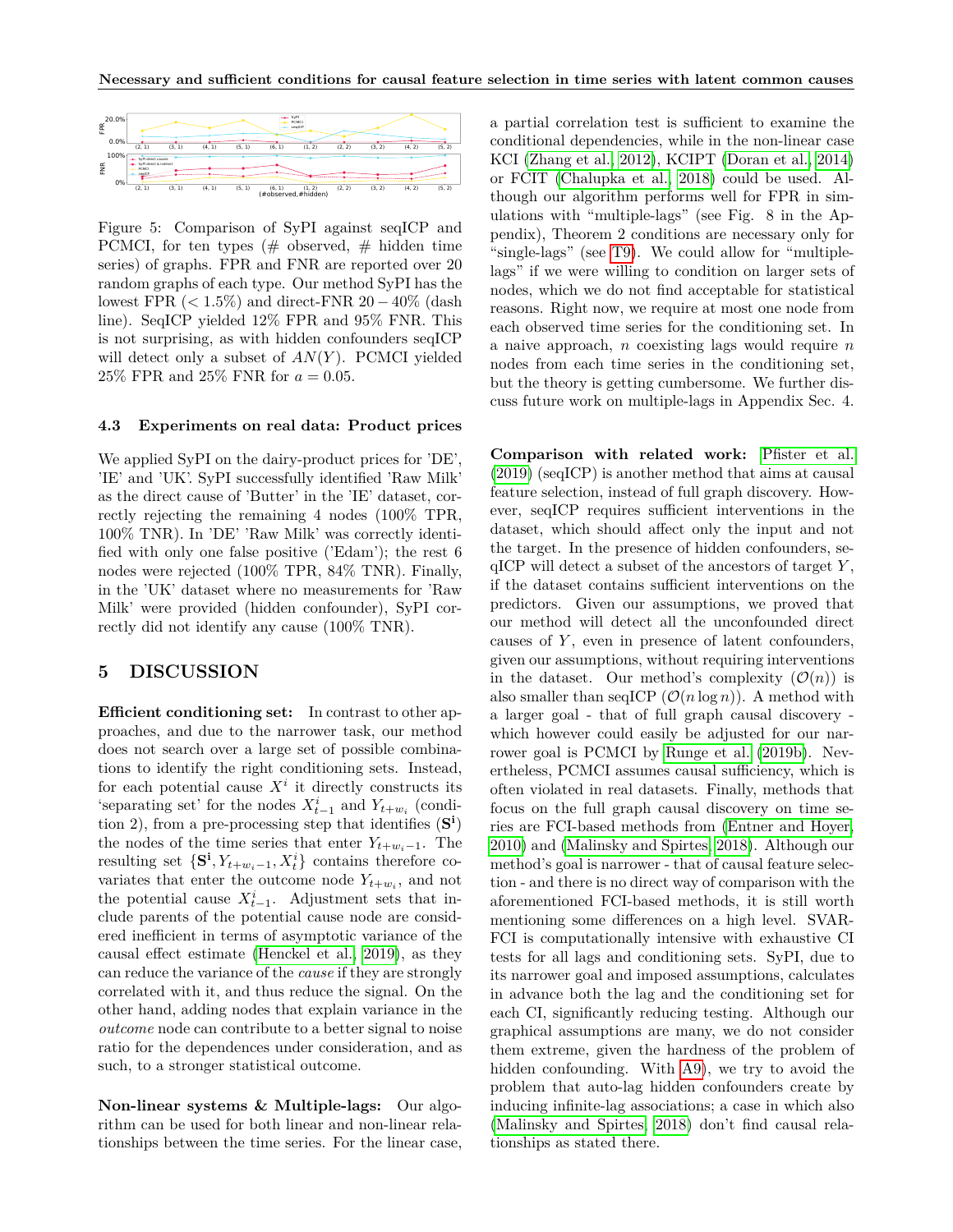**Conclusion** Here we stated necessary and sufficient conditions for time series to causally influence a target one, even in the possible presence of latent common causes, subject to some connectivity assumptions that seemed hard to avoid. We focused on the narrower task of causal feature selection, and by proving that with only two conditional independence tests per candidate cause, with a relatively small conditioning set it is possible to detect unconfounded direct and indirect causes, we provided an algorithm that scales linearly with the number of time series, and does not assume causal sufficiency. Our simulations showed that for varying graph types, SyPI outperforms Lasso-Granger and seqICP. Finally, in three real datasets, despite the potential violation of our assumptions and the low sample size, SyPI yielded almost 100% TPR and TNR.

# **6 Acknowledgements**

The authors would like to thank Andreas Gerhardus and Jakob Runge for their interesting comments and feedback.

## **References**

- <span id="page-8-0"></span>Jakob Runge, Sebastian Bathiany, Erik Bollt, Gustau Camps-Valls, Dim Coumou, Ethan Deyle, Clark Glymour, Marlene Kretschmer, Miguel D Mahecha, Jordi Muñoz-Marí, et al. Inferring causation from time series in earth system sciences. Nature communications, 10(1):1–13, 2019a.
- <span id="page-8-1"></span>Norbert Wiener. The theory of prediction, Modern mathematics for the engineer, volume 8. 1956.
- <span id="page-8-2"></span>C. W. J Granger. Investigating causal relations by econometric models and crossspectral methods. Econometrica, 37:424–438, 1969.
- <span id="page-8-3"></span>C. W. J Granger. Testing for causality, a personal viewpoint., volume 2. 1980.
- <span id="page-8-4"></span>Jonas Peters, Dominik Janzing, and Bernhard Schölkopf. Elements of Causal Inference - Foundations and Learning Algorithms. Adaptive Computation and Machine Learning Series. The MIT Press, Cambridge, MA, USA, 2017.
- <span id="page-8-5"></span>Ying-Chao Hung, Neng-Fang Tseng, and Narayanaswamy Balakrishnan. Trimmed granger causality between two groups of time series. Electron. J. Statist., 8(2):1940–1972, 2014.
- <span id="page-8-6"></span>Shuixia Guo, Anil K. Seth, Keith M. Kendrick, Cong Zhou, and Jianfeng Feng. Partial granger causality-Eliminating exogenous inputs and latent variables. Journal of Neuroscience Methods, 172(1):79 – 93, 2008.
- <span id="page-8-7"></span>Judea Pearl. Causality. Cambridge University Press, 2nd edition, 2009.
- <span id="page-8-8"></span>P. Spirtes, C. Glymour, and R. Scheines. Causation, Prediction, and Search. 1993.
- <span id="page-8-9"></span>Doris Entner and Patrik O Hoyer. On causal discovery from time series data using FCI. Probabilistic graphical models, pages 121–128, 2010.
- <span id="page-8-10"></span>Daniel Malinsky and Peter Spirtes. Causal structure learning from multivariate time series in settings with unmeasured confounding. In Proceedings of 2018 ACM SIGKDD Workshop on Causal Disocvery, volume 92 of Proceedings of Machine Learning Research, pages 23–47, 2018.
- <span id="page-8-11"></span>Michael Eichler. Causal inference from time series: What can be learned from Granger causality. In Proceedings of the 13th International Congress of Logic, Methodology and Philosophy of Science, pages 1–12. King's College Publications London, 2007.
- <span id="page-8-12"></span>J. Runge. Causal network reconstruction from time series: From theoretical assumptions to practical estimation. Chaos: An Interdisciplinary Journal of Nonlinear Science, 28(7):075310, 2018.
- <span id="page-8-13"></span>Jakob Runge, Peer Nowack, Marlene Kretschmer, Seth Flaxman, and Dino Sejdinovic. Detecting and quantifying causal associations in large nonlinear time series datasets. Science Advances, 5(11):eaau4996, 2019b.
- <span id="page-8-14"></span>Niklas Pfister, Peter Bühlmann, and Jonas Peters. Invariant causal prediction for sequential data. Journal of the American Statistical Association, 114 (527):1264–1276, 2019.
- <span id="page-8-15"></span>A. Mastakouri, B. Schölkopf, and D. Janzing. Selecting causal brain features with a single conditional independence test per feature. In Advances in Neural Information Processing Systems 32, 2019.
- <span id="page-8-16"></span>Andrew Arnold, Yan Liu, and Naoki Abe. Temporal causal modeling with Graphical Granger Methods. pages 66–75, 2007.
- <span id="page-8-17"></span>EU. European union prices of dairy products. [https://ec.europa.eu/](https://ec.europa.eu/info/food-farming-fisheries/farming/facts-and-figures/markets/prices/price-monitoring-sector/) [info/food-farming-fisheries/farming/](https://ec.europa.eu/info/food-farming-fisheries/farming/facts-and-figures/markets/prices/price-monitoring-sector/) [facts-and-figures/markets/prices/](https://ec.europa.eu/info/food-farming-fisheries/farming/facts-and-figures/markets/prices/price-monitoring-sector/) [price-monitoring-sector/](https://ec.europa.eu/info/food-farming-fisheries/farming/facts-and-figures/markets/prices/price-monitoring-sector/).
- <span id="page-8-18"></span>Ibrahim Soliman and Ahmed Mashhour. Dairy marketing system performance in egypt. 01 2011.
- <span id="page-8-19"></span>Leonard Henckel, Emilija Perković, and Marloes H. Maathuis. Graphical criteria for efficient total effect estimation via adjustment in causal linear models. arXiv, 2019.
- <span id="page-8-20"></span>Kun Zhang, Jonas Peters, Dominik Janzing, and Bernhard Schölkopf. Kernel-based conditional independence test and application in causal discovery. UAI, 2012.